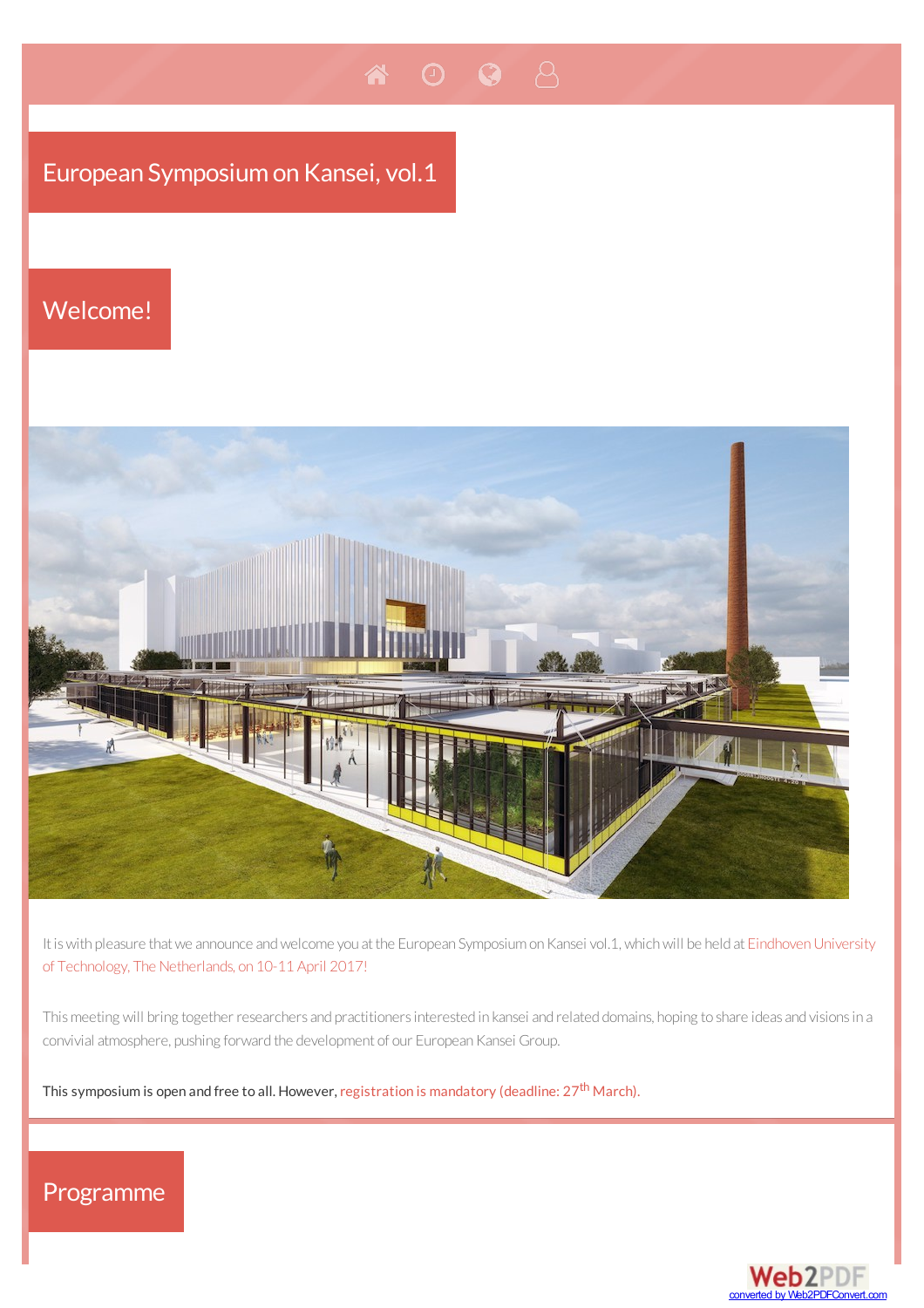| Monday 10 April |                                                                                                                                                                                                                                                                                                                                                                                                                                                                                                                                                                                                                                                 |
|-----------------|-------------------------------------------------------------------------------------------------------------------------------------------------------------------------------------------------------------------------------------------------------------------------------------------------------------------------------------------------------------------------------------------------------------------------------------------------------------------------------------------------------------------------------------------------------------------------------------------------------------------------------------------------|
| 10:00           | Let's start with coffee and cookies!                                                                                                                                                                                                                                                                                                                                                                                                                                                                                                                                                                                                            |
| 11:00           | Welcoming message to Industrial Design, TU/e<br>by Berry Eggen, director of research, Department of Industrial Design, Eindhoven University of Technology (The Netherlands)                                                                                                                                                                                                                                                                                                                                                                                                                                                                     |
| 11:10           | Introduction of the European Kansei Group<br>by Alexandre Gentner, secretary of EKG, Toyota Motor Europe (Belgium)                                                                                                                                                                                                                                                                                                                                                                                                                                                                                                                              |
| 11:20           | Presentations<br>Simon Schütte, Linköpings University (Sweden): Sound development on for car industry<br>Antonio Roda', University of Padova (Italy): Music and Kansei engineering at the University of Padova                                                                                                                                                                                                                                                                                                                                                                                                                                  |
| 12:00           | Lunch!                                                                                                                                                                                                                                                                                                                                                                                                                                                                                                                                                                                                                                          |
| 13:00           | Presentations<br>Pierre Lévy, Eindhoven University of Technology (The Netherlands): A brief history of Kansei<br>Matthias Rauterberg, Eindhoven University of Technology (The Netherlands): How to design for the unconscious?<br>Nadia Berthouze, University College London (UK): The emotional body<br>Bengt-Göran Rosén, Halmstad University (Sweden): Kansei textures and soft metrology - a future industrial design trend?<br>Xianyi Zeng, ENSAIT (France): Design of sensory experiments for extracting garment design knowledge<br>Mark Springett, Middlesex University (UK): Engineering digital adoption through positive experiences |
| 15:00           | Intermission for coffee and cookies!                                                                                                                                                                                                                                                                                                                                                                                                                                                                                                                                                                                                            |
| 15:20           | Introduction to the COST Action: what it can(not) do<br>by Nigel Bevan, in charge of the COST Action project                                                                                                                                                                                                                                                                                                                                                                                                                                                                                                                                    |
| 15:30           | Mapping kansei in Europe<br>an active workshop during which we will look into many ways to map kansei in Europe                                                                                                                                                                                                                                                                                                                                                                                                                                                                                                                                 |
| 16:30           | Discussion panel: challenges and future(s) of kansei<br>moderated by Lluis Marco-Almagro (Universitat Politecnica de Catalunya   BarcelonaTech)<br>with Carole Favart (Toyota Motor Europe), Brian Henson (Leeds University), and Jettie Hoonhout (Philips Research)                                                                                                                                                                                                                                                                                                                                                                            |

### Tuesday 11April

| (19)( | COST Action workshop<br>led by Nigel Bevan and Brian Henson                            |
|-------|----------------------------------------------------------------------------------------|
| 12:00 | Lunch!                                                                                 |
| 13:00 | European Kansei Group annual general meeting<br>by Alexandre Gentner, secretary of EKG |
| 15:00 | Ideating the future of EKG<br>led by Simon Schütte and Pierre Lévy                     |
| 16:00 | Conclusion<br>by Pierre Lévy, president of EKG                                         |

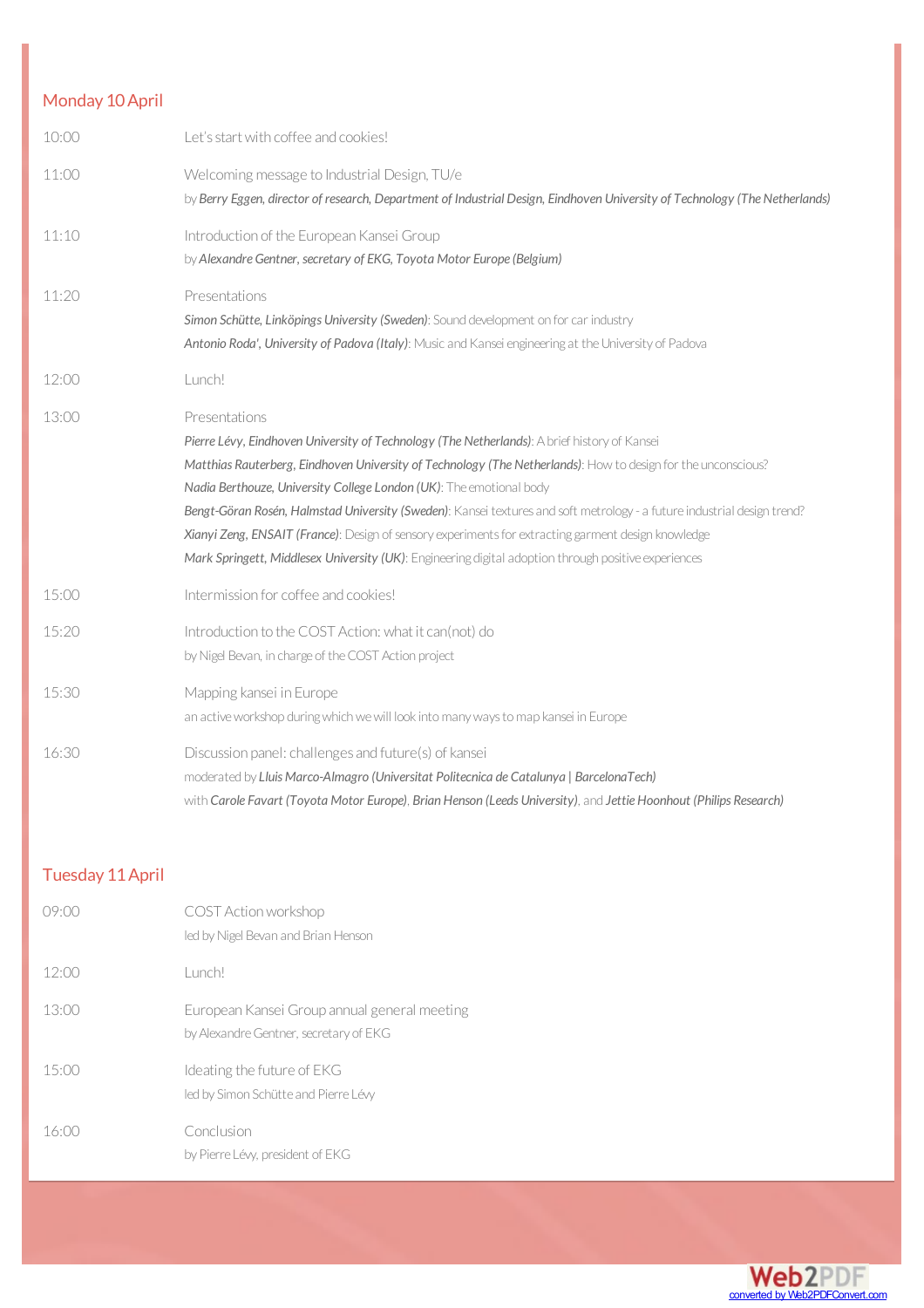<span id="page-2-0"></span>

The symposiumwill be held at: EindhovenUniversity of Technology (TU/e) Department of Industrial Design Laplace Bldg LG1.105 De Zaale Eindhoven THE NETHERLANDS

<span id="page-2-1"></span>Laplace Bldg is #32 on the map of TU/e [campus](https://static.tue.nl/fileadmin/content/universiteit/diensten/dh/24-11-2016_TUe_Plattegrond.pdf) (coordinates: C3).

## Registration

#### PLEASE NOTE REGISTRATION IS MANDATORY FOR PARTICIPATING TO THE SYMPOSIUM. DEADLINE: 27<sup>th</sup> MARCH.

Registration is closed.

If you are still motivated and wish to join, please do not hesitate to contact Pierre Lévy at plevy[a]tue.nl.